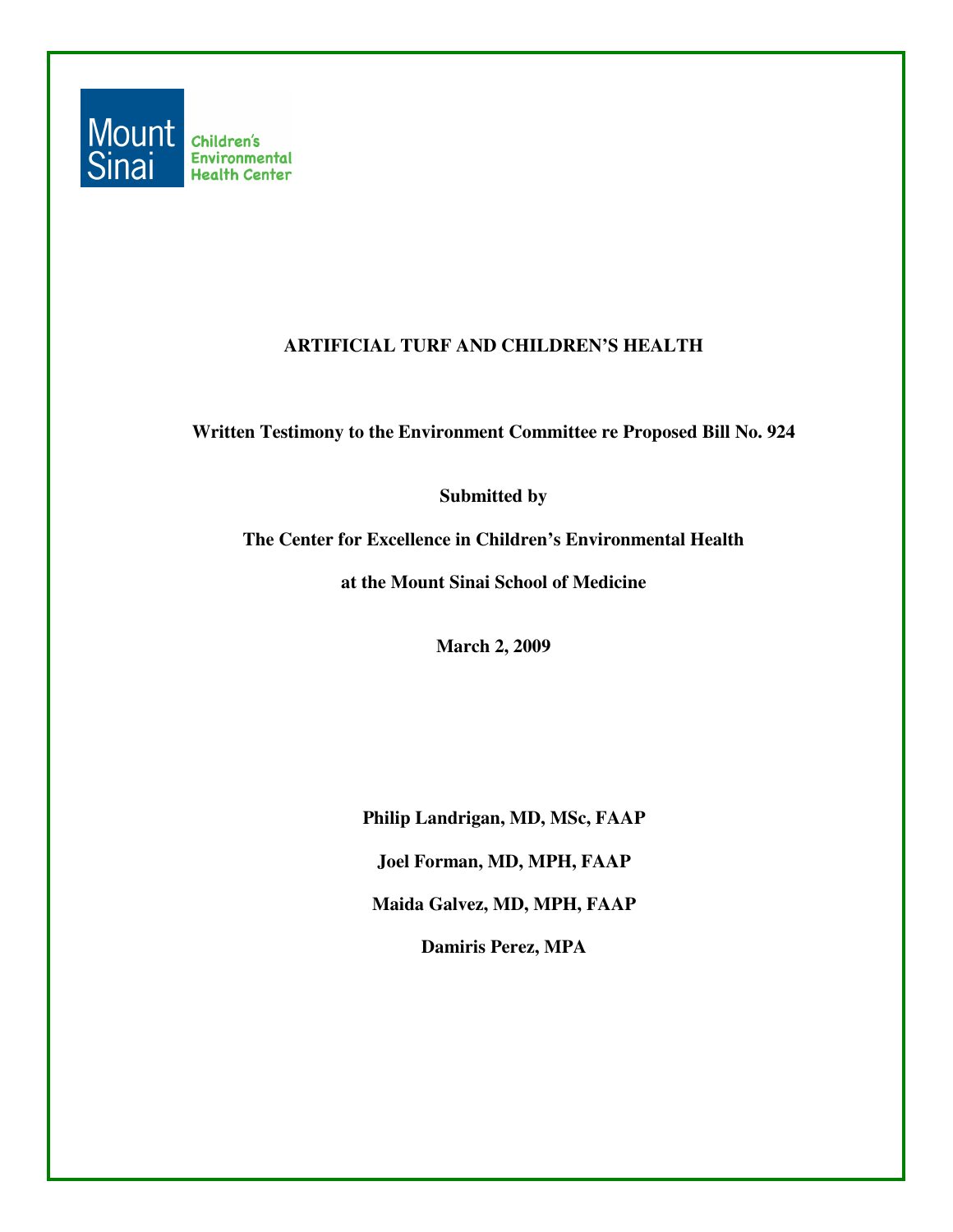

#### **Protecting Children Against Environmental Threats to Health**

Over the past five years, several hundred artificial turf fields have been installed on the East Coast. Cities, towns and school districts installed these fields to improve the quality of playing fields and accommodate sports programs. The newest generation of these fields have been constructed of a material termed "crumb rubber", which is made from ground up car and truck tires.

The Clinical Center of Excellence in Children's Environmental Health at Mount Sinai School of Medicine has received numerous phone calls from concerned parents and physicians regarding the wide scale use of artificial turf fields on school grounds and in parks properties. This has prompted the Center to undertake a detailed assessment of the risks and benefits of artificial fields. The findings we present today are the result of this evaluation.

Our first finding, perhaps the most important, was that decisions to install synthetic turf fields were for the most part made without due diligence - without any analysis of potential negative consequences of turf fields. A number of these very expensive fields were installed with little or no consideration of possible negative effects. Now, we are suddenly, and belatedly, beginning to realize that synthetic turf fields may, in fact, be associated with health problems in children. The most important of these hazards that we identified through our study are:

**1. Extreme heat.** On hot summer days, temperatures of over 130 degrees Fahrenheit have been recorded a few feet above the surface of synthetic turf fields – precisely at the altitude where children play. Vigorous play in these conditions conveys a very real risk of heat stress or heat stroke.

**2. MRSA skin infections.** Outbreaks of skin infections caused by methicillin-resistant Staphylococcus aureus (MRSA) have been documented in children who play on synthetic turf fields (reported in the *New England Journal of Medicine*, February 2005).

**3. Inhalation and ingestion of toxic and carcinogenic chemicals.** The major chemical components of crumb rubber are styrene and butadiene, the principal ingredients of the synthetic rubber used for tires in the United States. Styrene is neurotoxic. Butadiene is a proven human carcinogen. It has been shown to cause leukemia and lymphoma. The crumb rubber pellets that go into synthetic turf fields also contain lead, cadmium and other metals. Some of these metals are included in tires during manufacture, and others picked up by tires as they roll down the nation's streets and highways. There is a potential for all of these toxins to be inhaled, absorbed through the skin and even swallowed by children who play on synthetic turf fields.

**Lead** was recently found in synthetic turf fields in New Jersey at levels so high that several fields were closed by the state Health Department. This is extremely alarming since lead is a highly toxic chemical and brain injury is the most serious consequence of pediatric lead poisoning. Young children are especially vulnerable to lead because their brains are rapidly growing and developing, and because their normal hand-to-mouth behavior increases the risk that they will take lead into their bodies from the environment. Even low-dose exposure to lead can possibly cause loss of IQ, shortening of attention span and disruption of behavior as well as increased risk of dyslexia and school failure.

**4. Transportation home of crumb rubber pellets.** Crumb rubber pellets do not remain on the artificial turf fields. These pellets are picked on children's shoes, clothing and skin. They are then tracked into children's homes and cars, and they are carried into the places where children live, play, eat and sleep. Thus exposure can continue for many hours beyond the time that a child spends in play on the synthetic turf field.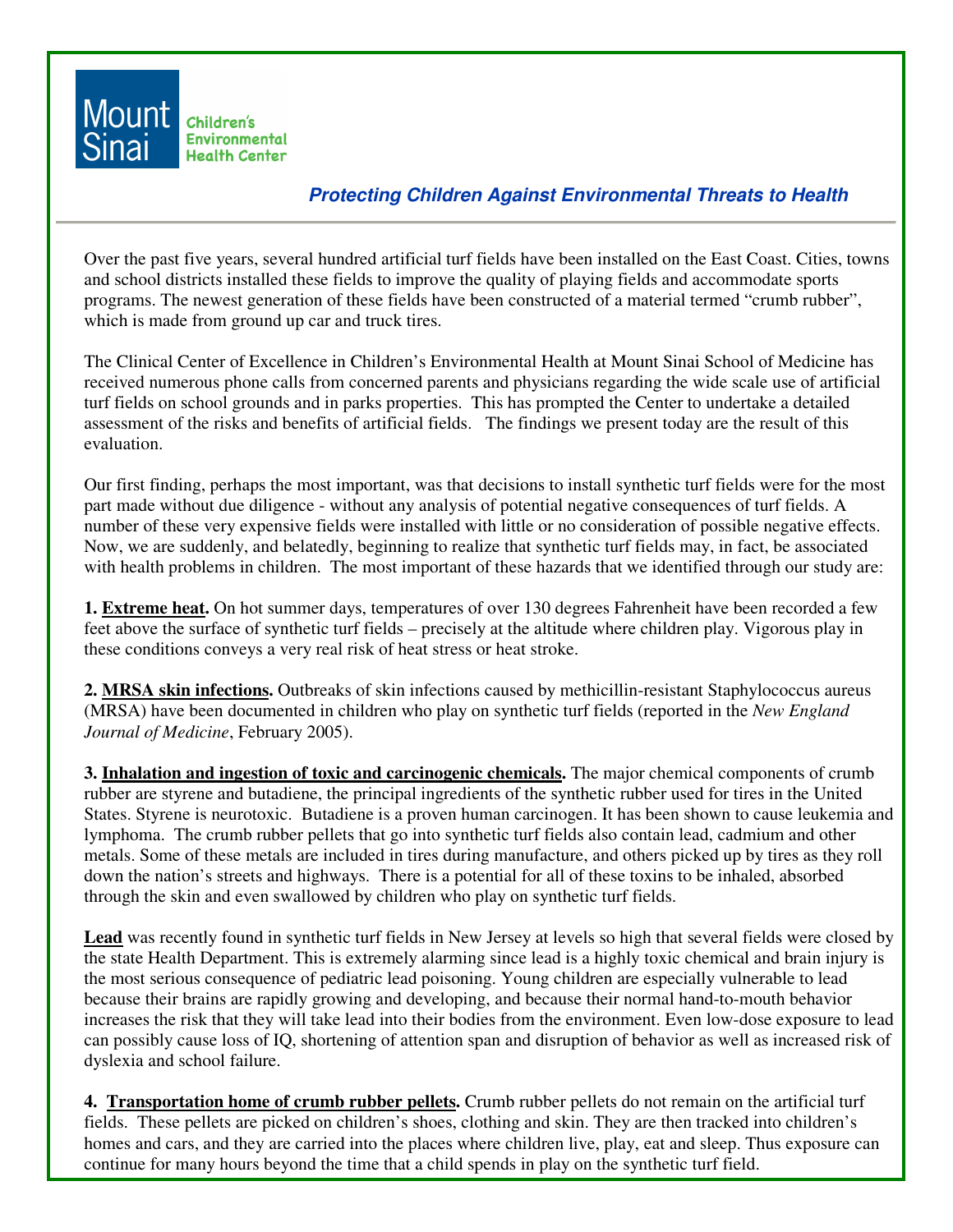**5. Escape of chemical hazards from fields to the environment.** A number of the toxic and chemical components of the crumb rubber that is installed in synthetic fields are soluble in water. When rain and snow fall on synthetic fields, these materials can leach from the fields to contaminate ground water and soil.

**6. Disposal.** A further unresolved issue is what to do with the toxic components of synthetic turf fields 10 or 20 years from now when the fields reach the end of their usable life-span and need to be dismantled. Will the crumb rubber need to be dealt with as hazardous waste, since it contains toxins and carcinogens? Will it need to be placed in a hazardous waste landfill? What will disposal cost? Who will pay? None of those questions have been properly considered.

The potential long-term consequences of exposures to synthetic turf fields have not been carefully assessed by independent third parties before synthetic turf fields were installed. Citizens and school boards should question the wisdom of installing synthetic turf until a credible independent study has been conducted and published.

For these reasons, we recommend that Hartford, Connecticut carefully weigh the risks and benefits of artificial turf prior to wide scale implementation. We must protect, increase and upgrade the limited number of natural grass fields currently available to our children. This is critical for the health of Hartford, Connecticut children and ultimately good for the environment as well.

Thank you for the opportunity to submit testimony at this important hearing. We would be more than happy to answer any questions that you might have.

**Children's Environmental Health Center** ● **info@cehcenter.org** ● **(212) 824-7125**